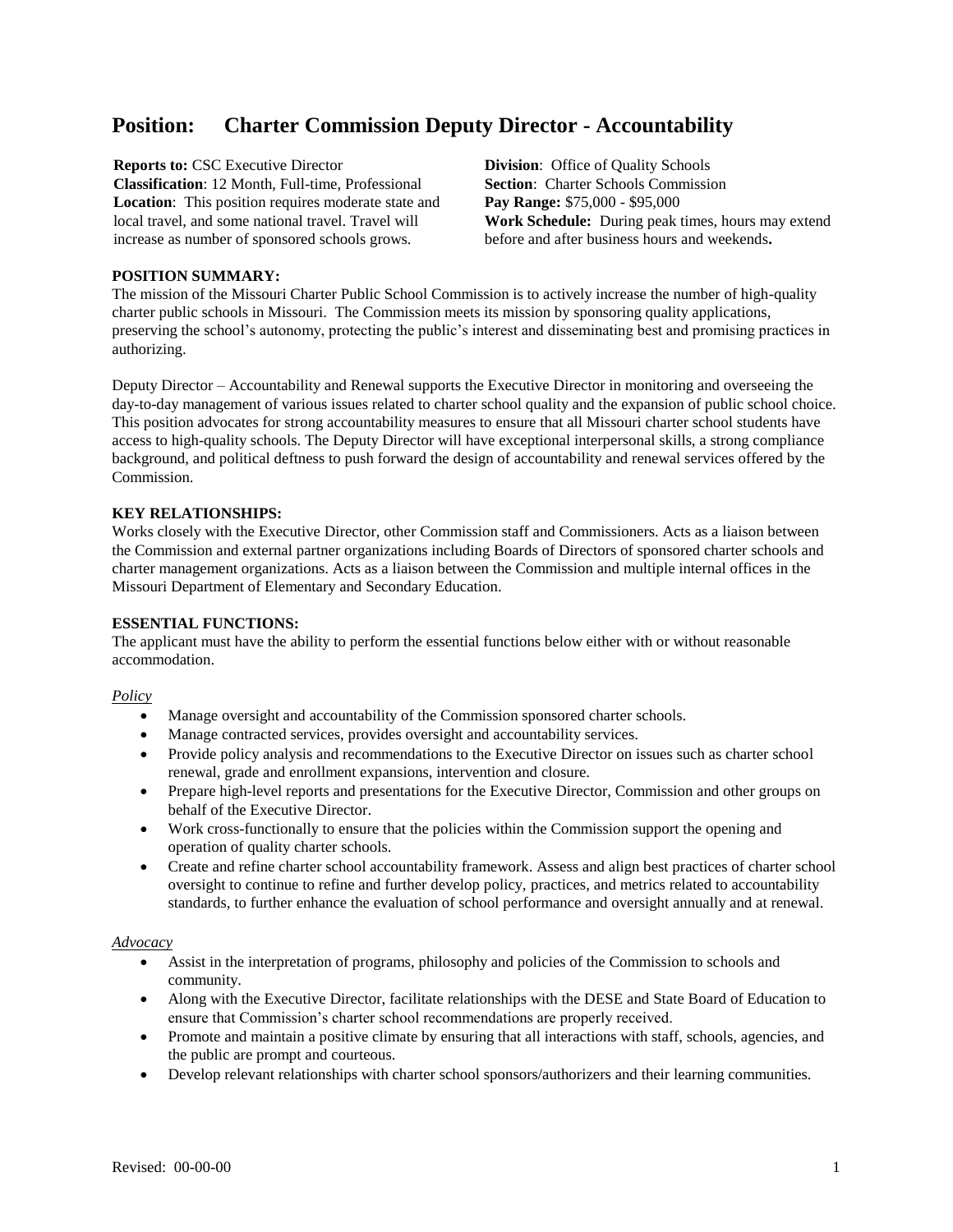Represent the Commission at community meetings and events designed to engage parents, elected officials, and other critical stakeholders.

## *Program Management*

- Manage the day-to-day activity of accountability services.
- Troubleshoot, problem-solve, and anticipate issues that affect operating charter schools accountability and autonomy.
- Conduct informal and formal visits to sponsored charter schools in accordance with the Commission's monitoring protocols.
- Monitor and provide in-depth feedback to schools concerning performance on charter and contract requirements.
- Evaluate charter schools on progress toward opening and stated performance outcomes in operation, governance, finance and academic performance.
- Support Commission staff, sponsored charter schools and Commissioners in developing capacity to use data and document management systems.
- Provide general technical assistance and feedback to charter school applicants and specific technical assistance to sponsored schools on using statistical analyses of student academic data for performance contact.
- Prioritize and define oversight work in a meaningful and actionable manner.

# **ADDITIONAL RESPONSIBILITIES**:

- Manage other sensitive projects as needed.
- Provide written reports, informational memos, correspondence and other written assignments as appropriate.
- Produce ad hoc data reports and assist in the presentation of data as required.
- Assist other Commission staff and contract services with the development and execution of research, and dissemination of best and promising practices.
- Communicate orally and in writing. Use effective positive interpersonal communication skills.
- Other duties as assigned.

# **PREREQUISITES FOR THE JOB:** (Knowledge and Ability)

## **Minimum Required**

A successful candidate will have significant prior experience in charter schools, school reform or public school choice, and will have deep knowledge of education policy issues. They must have:

- A passion for Missouri Charter Public School Commission's mission and general agreement with our operating plan and guiding principles.
- Prior job related experience with increasing levels of responsibility connected to compliance and oversight.
- Attention to detail, extremely well organized, able to work under pressure, and meet frequent and changing deadlines.
- Strong results-oriented and quality performance work ethic.
- Ability to work with limited supervision.
- Ability to solve organizational roadblocks.
- Ability to think and function strategically.
- Project management experience and problem-solving skills related to gathering, organizing, analyzing, and presenting data.
- Excellent data analysis and presentation skills.
- Excellent writing, editing, and communication skills.
- Proficient in Microsoft Word, Excel and other technology systems and software.
- Criminal background and family registry clearance.